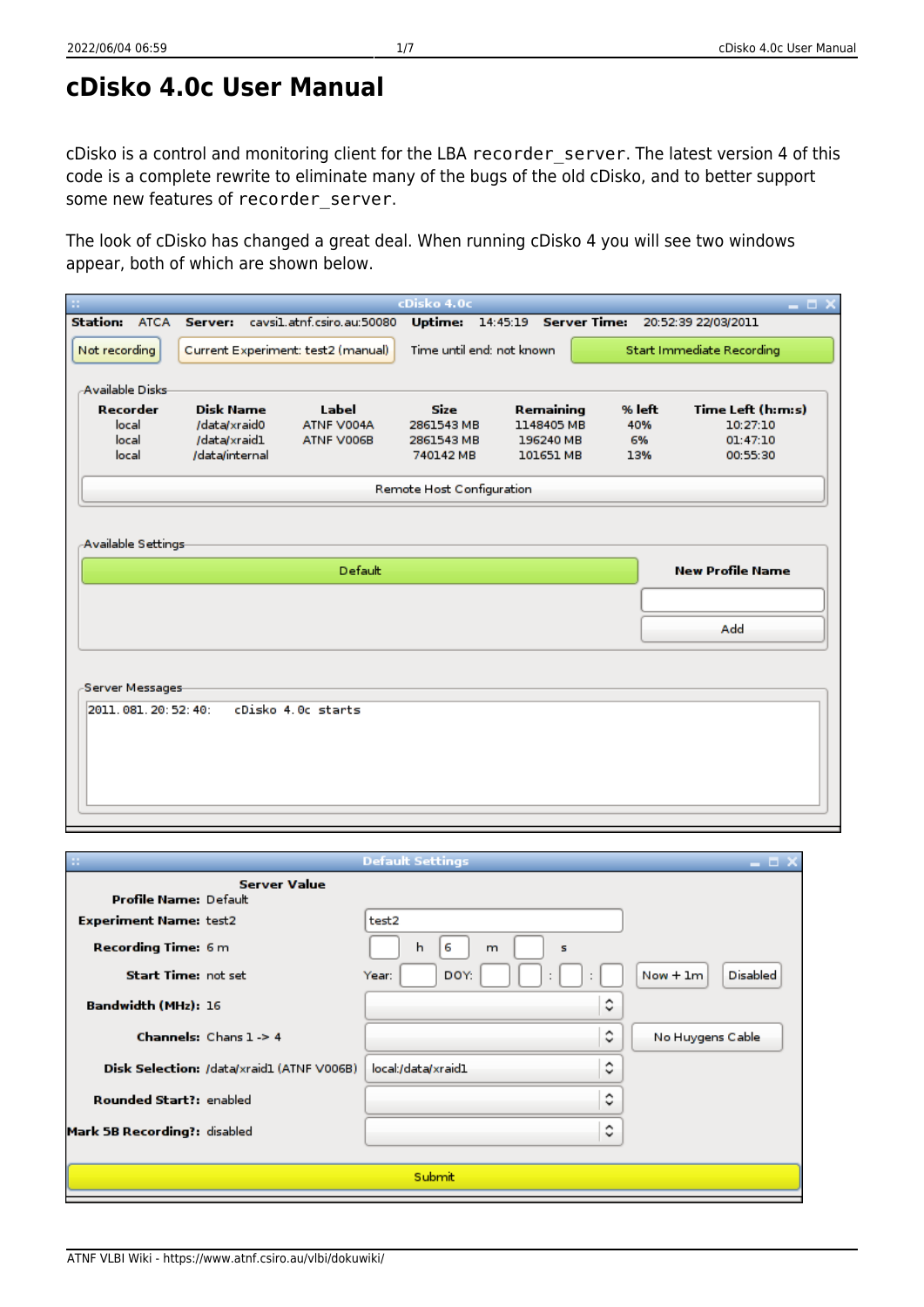The window with the title "cDisko 4.0c" is the main window, and is used to start and stop recordings, manage the available settings, shows the available disks and has a log window to show the results of cDisko and recorder\_server actions. The "Default Settings" window is used to set the parameters for a normal recording. If for any reason the "Default Settings" window gets closed, hit the "Default" button in the "Available Settings" frame in the main window to make it reappear.

This manual will now give a few examples of common LBA recording tasks to illustrate how to use cDisko.

# **A normal local recording**

- Set the parameters for the recording in the "Default Settings" window.
- Put the name of the experiment in the text box next to the "Experiment Name" label.
- Set the recording time by specifying the number of hours, minutes and seconds in the three text boxes next to the "Recording Time" label.
- If the recording is to start at a specific time, fill in this time in the text boxes next to the "Start Time" label and press the "Disabled" button once - it should read "Enabled" after this. You may use the "Now + 1m" button to make cDisko fill these fields in with the time one minute from now.
- Select the bandwidth per channel using the dropdown box next to the "Bandwidth (MHz)" label.
- Select which channels to record using the dropdown box next to the "Channels" label. If you require a mode that requires the Huygens cable, press the "No Huygens Cable" button once - it should read "Huygens Cable" after this, and new channel modes will be available.
- Choose the disk to record to from the dropdown box next to the "Disk Selection" label. You may choose a specific disk, or choose "any available disk" to let recorder\_server choose the most appropriate disk at record time, or choose "any local disk" to limit the choice to a disk directly attached to the recorder. If the only available disks are directly attached, "any available disk" will function identically to "any local disk".
- Choose to enable or disable the rounded start functionality using the dropdown box next to the "Rounded Start?" label. If enabled, all files will start on a 10 second boundary, otherwise files may start at any arbitrary time.
- Choose whether or not to record in Mark5B format by using the dropdown box next to the "Mark 5B Recording?" label.
- Once you are happy with your new settings, press the "Submit" button to configure recorder server. Any fields that were not configured by you (an empty text field or a nonselected dropdown box) will not be changed.
- After you have submitted, wait up to 20 seconds to ensure that the values indicated in the "Server Value" column have been updated to reflect the settings you made. If a setting you tried to make has failed for some reason, there may be a red error message in the "Server Messages" frame in the main window describing what went wrong.
- Notice in the main window that the "Default" button in the "Available Settings" frame in the main window is coloured green, the same colour as the "Start Recording" button at the top right. This indicates that if you were to start recording, it will use the default settings. If you have not set a start time, the recording button will say "Start Immediate Recording", while if you have it will say "Start Delayed Recording".
- Press the green "Start Recording" button to start the recording. After a few seconds a new window will appear.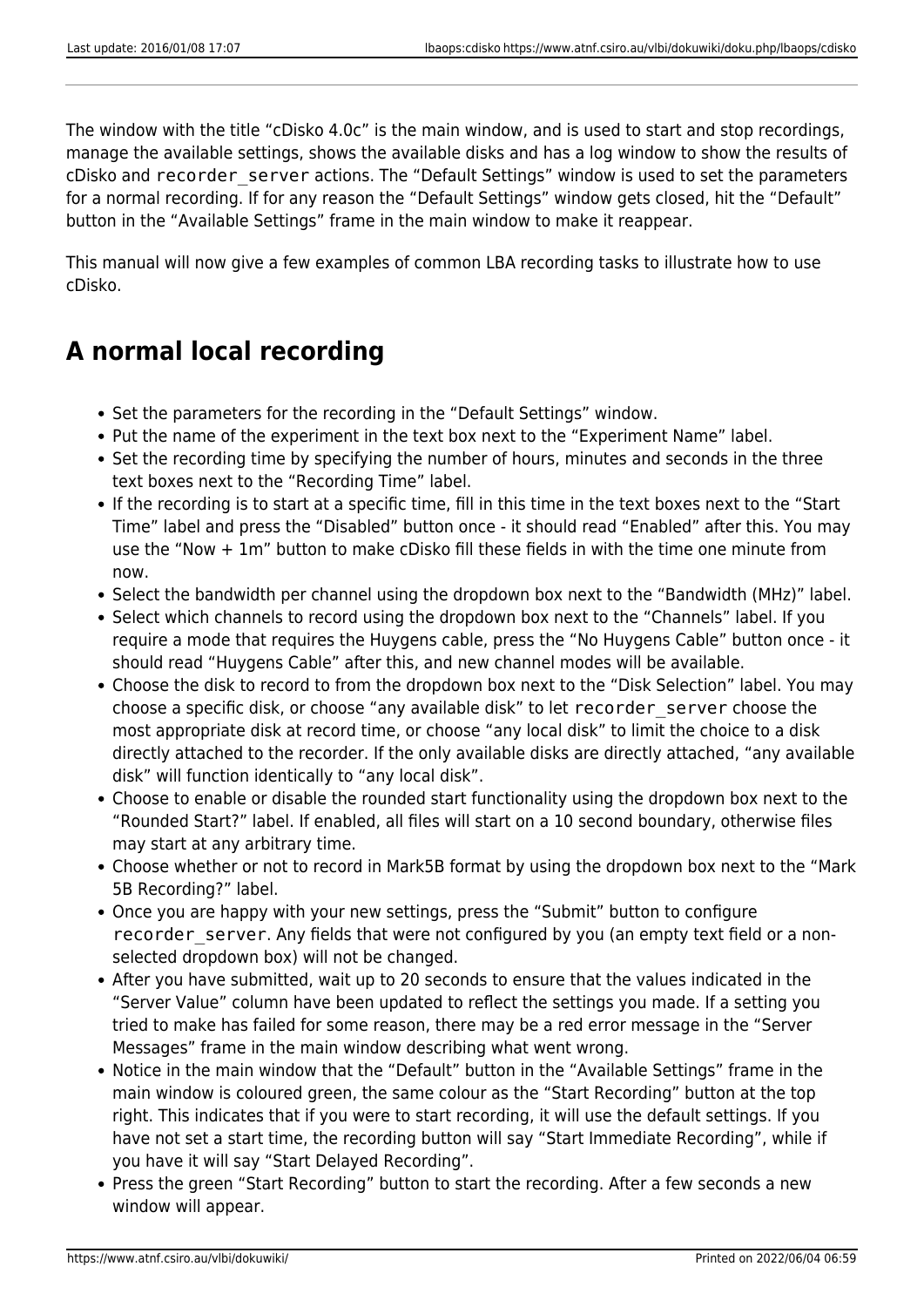|                      |                           |                                    |                                                           | <b>Recording Status</b> |      |                                                |                |
|----------------------|---------------------------|------------------------------------|-----------------------------------------------------------|-------------------------|------|------------------------------------------------|----------------|
| -Recording Settings- |                           |                                    |                                                           |                         |      |                                                |                |
|                      |                           | <b>Experiment:</b>                 | test2                                                     |                         |      | <b>Duration:</b>                               | 6 <sub>m</sub> |
|                      |                           | <b>Bandwidth (MHz):</b>            | 16                                                        |                         |      | $#$ of bits:                                   | 8              |
| Output Disks         |                           |                                    |                                                           |                         |      |                                                |                |
|                      | <b>Recorder</b> Disk Name | Label                              | <b>Size</b>                                               |                         |      | Remaining % left Time Left (h:m:s) Compression |                |
| local                |                           | /data/xraid1 ATNF V006B 2861543 MB |                                                           | 192580 MB               | 6%   | 01:45:10                                       | <b>XXXX</b>    |
|                      |                           |                                    |                                                           |                         |      |                                                |                |
|                      |                           |                                    |                                                           |                         |      |                                                |                |
| -Recording Summary-  |                           |                                    |                                                           |                         |      |                                                |                |
|                      |                           |                                    | Last 1PPS:                                                |                         |      | 0K.                                            |                |
|                      |                           |                                    | <b>Missed 1PPS:</b>                                       |                         |      | 1 times from last 5                            |                |
|                      |                           |                                    | <b>Last BIGBUF:</b>                                       |                         |      | 487 MB (100%)                                  |                |
|                      |                           |                                    | Last block:                                               |                         |      | 31000                                          |                |
|                      |                           |                                    | Last file:                                                |                         |      | test2 At 081 220230.lba                        |                |
|                      |                           |                                    |                                                           |                         |      |                                                |                |
|                      |                           |                                    |                                                           |                         |      |                                                |                |
| <b>Statistics</b>    |                           |                                    |                                                           |                         |      |                                                |                |
|                      |                           |                                    | Chan 0: 0.00 50.00 50.00 0.00                             |                         |      |                                                |                |
|                      |                           |                                    | Chan 1: 0.00 50.00 50.00                                  |                         | 0.00 |                                                |                |
|                      |                           |                                    | Chan 2: 0.00 50.00 50.00<br>Chan 3: 0.00 50.00 50.00 0.00 |                         | 0.00 |                                                |                |

The main window will also now appear like:

|                                          |                  |                                                                                                                |            | cDisko 4.0c               |          |                     |        | - <b>- ×</b>            |
|------------------------------------------|------------------|----------------------------------------------------------------------------------------------------------------|------------|---------------------------|----------|---------------------|--------|-------------------------|
| Station:                                 | ATCA Server:     | cavsil.atnf.csiro.au:50080                                                                                     |            | <b>Uptime:</b>            | 00:03:26 | <b>Server Time:</b> |        | 22:04:05 22/03/2011     |
| <b>Recording</b>                         |                  | Current Experiment: test2 (manual)                                                                             |            | Time until end: 00:03:35  |          |                     |        | <b>Stop Recording</b>   |
|                                          |                  |                                                                                                                |            |                           |          |                     |        |                         |
| -Available Disks-                        |                  |                                                                                                                |            |                           |          |                     |        |                         |
| Recorder                                 | <b>Disk Name</b> |                                                                                                                | Label      | S <sub>ze</sub>           |          | Remaining           | % left | Time Left (h:m:s)       |
| local                                    | /data/xraid0     |                                                                                                                | ATNF V004A | 2861543 MB                |          | 1148405 MB          | 40%    | 10:27:10                |
| local                                    | /data/xraid1     |                                                                                                                | ATNF V006B | 2861543 MB                |          | 190023 MB           | 6%     | 01.43.46                |
| local                                    | /data/internal   |                                                                                                                |            | 740142 MB                 |          | 101651 MB           | 13%    | 00:55:30                |
|                                          |                  |                                                                                                                |            | Remote Host Configuration |          |                     |        |                         |
|                                          |                  |                                                                                                                |            |                           |          |                     |        |                         |
|                                          |                  |                                                                                                                |            |                           |          |                     |        |                         |
| Available Settings                       |                  |                                                                                                                |            |                           |          |                     |        |                         |
|                                          |                  |                                                                                                                | Default    |                           |          |                     |        | <b>New Profile Name</b> |
|                                          |                  |                                                                                                                |            |                           |          |                     |        |                         |
|                                          |                  |                                                                                                                |            |                           |          |                     |        |                         |
|                                          |                  |                                                                                                                |            |                           |          |                     |        | Add                     |
|                                          |                  |                                                                                                                |            |                           |          |                     |        |                         |
|                                          |                  |                                                                                                                |            |                           |          |                     |        |                         |
| Server Messages                          |                  |                                                                                                                |            |                           |          |                     |        |                         |
| 2011.081.22:01:37:                       |                  | Recorder started.                                                                                              |            |                           |          |                     |        |                         |
| 2011.081.22:01:51:                       |                  | +++SERVER WARNING+++                                                                                           |            |                           |          |                     |        |                         |
| 2011.081.22:01:51:                       |                  | ERROR: 1PPS transition ABSENT (00) at 20110322:220150                                                          |            |                           |          |                     |        |                         |
| 2011.081.22:01:51:<br>2011.081.22:02:02: |                  | ********************                                                                                           |            |                           |          |                     |        | Ξ                       |
| 2011.081.22:02:12:                       |                  | ERROR: 1PPS transition ABSENT (00) at 20110322:220150<br>ERROR: 1PPS transition ABSENT (00) at 20110322:220150 |            |                           |          |                     |        |                         |
|                                          |                  |                                                                                                                |            |                           |          |                     |        |                         |
|                                          |                  |                                                                                                                |            |                           |          |                     |        |                         |
|                                          |                  |                                                                                                                |            |                           |          |                     |        |                         |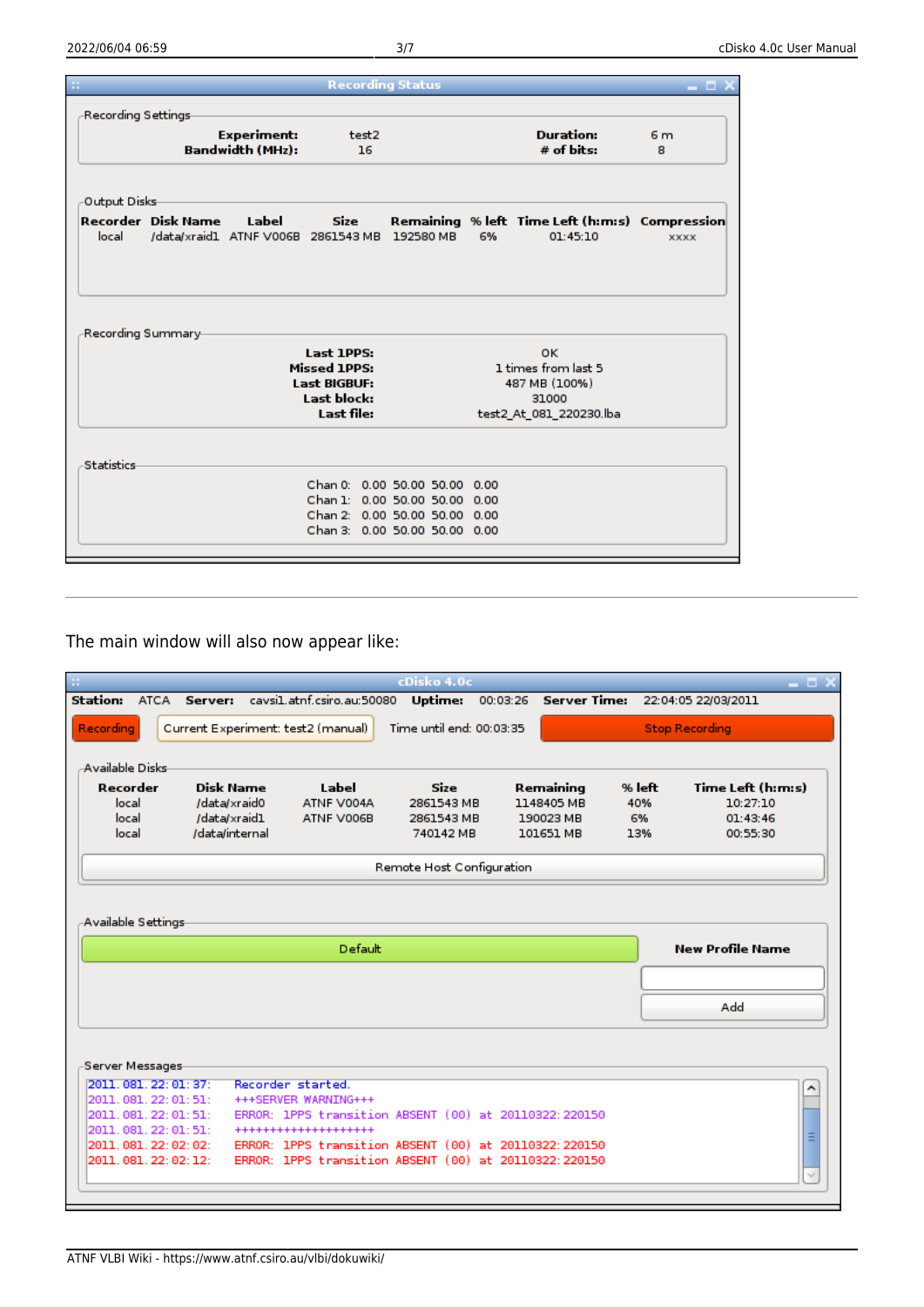• If the "Recording Window" status window is not on your screen, you can press the "Recording" button at the top left (or the "Not recording" button if you aren't currently recording) to make it appear. To stop the recording you should press the red "Stop Recording" button.

### **A normal remote recording**

• Press the "Remote Host Configuration" button in the "Available Disks" frame in the main window to bring up the "Remote Hosts" window:

|                                                  | <b>Remote Hosts</b> |                        |   |          | - - -      |
|--------------------------------------------------|---------------------|------------------------|---|----------|------------|
| <b>Enabled Hosts</b>                             |                     |                        |   |          |            |
| Recorder<br>Hostname Port                        |                     | <b>TCP Window Size</b> |   | eVIRI    | <b>UDP</b> |
|                                                  |                     |                        |   |          |            |
| <b>Available Hosts</b>                           |                     |                        |   |          |            |
| Recorder Hostname Port TCP Window Size eVLBI UDP |                     |                        |   |          |            |
| cavsi2<br>cavsi2                                 | 52101               | 64                     | 0 | $\Omega$ | Enable     |
| Nickname:<br><b>Hostname:</b>                    |                     |                        |   |          |            |
| TCP Port #:                                      |                     |                        |   |          |            |
| <b>TCP Window Size (kB):</b>                     |                     |                        |   |          |            |
| UDP Datagram Size (kB):                          |                     |                        |   |          |            |
| eVLBI target?: disabled                          |                     |                        |   |          | ٥          |
|                                                  |                     |                        |   |          |            |
|                                                  |                     | <b>Add to List</b>     |   |          |            |
|                                                  |                     |                        |   |          |            |

- Any hosts that are preconfigured in your  $\sim$ /. disko config file will appear in the "Available Hosts" frame, along with an "Enable" button. If you want to specify another remote recorder to use, fill in its details in the "Specify New Host" frame and press the "Add to List" button. If the supplied information is sufficient, these fields will clear and the host will appear in the "Available Hosts" frame.
- To enable the use of disks attached to the remote host, click the "Enable" button next to the desired host. After 20-30 seconds, the host should appear in the "Enabled Hosts" frame, and new disks should appear in the "Available Disks" frame in the main window.
- You should now follow the instructions for a normal local recording to set the required parameters for the recording, but instead of selecting a local disk, either select a remote disk from the "Disk Selection" dropdown box, or the "any remote disk" option to let recorder server choose the most appropriate remote disk to use.
- Recording should proceed as for a local disk recording.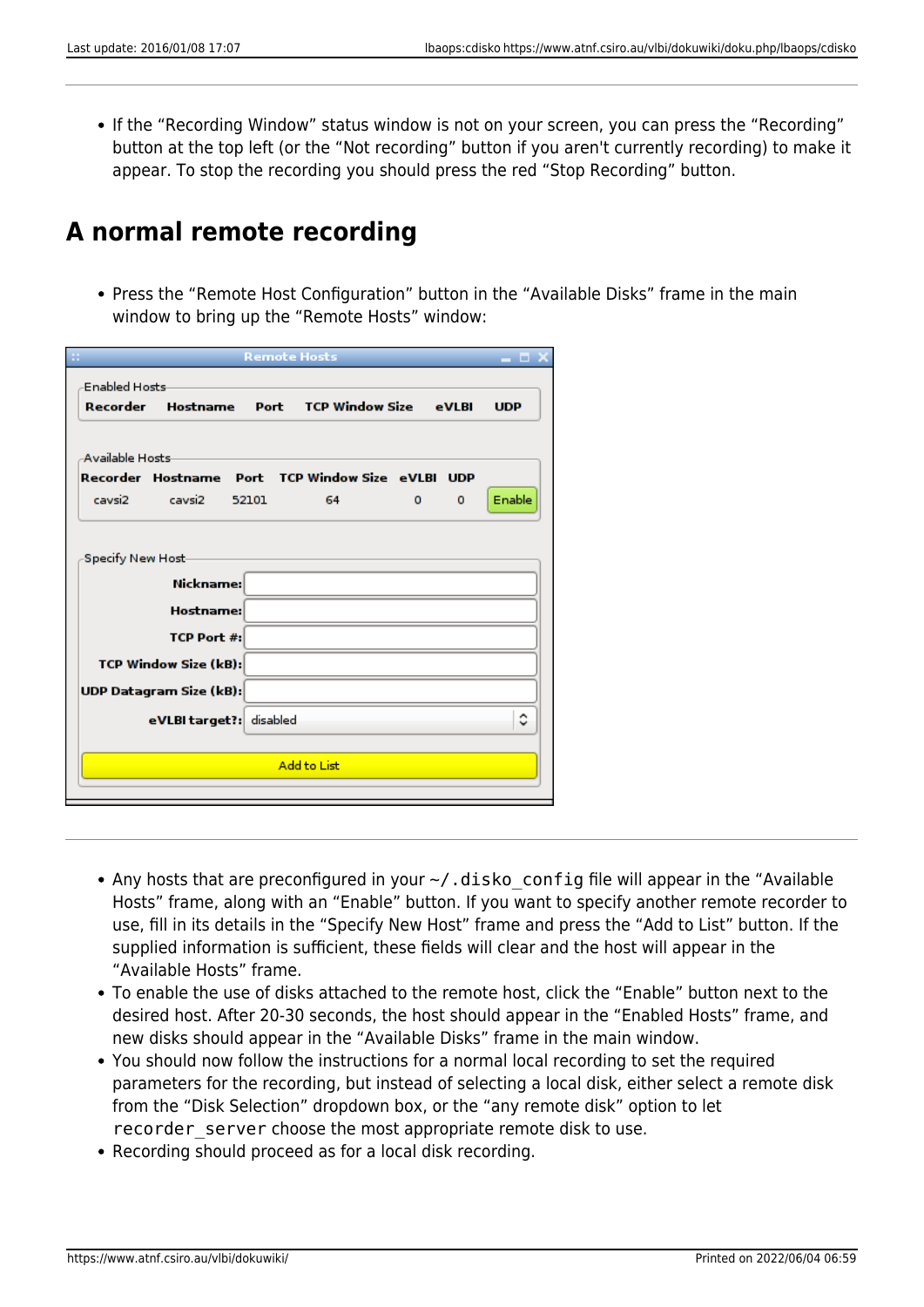# **Setting up automatic experiment recording**

- You know the problem: Ellingsen has made his schedule and we have to change what we're recording 10 times every hour :P The new cDisko and recorder\_server make it easier to schedule these changes in advance and let the recorder do all the work for us.
- Start by specifying the parameters that each part of the recording have in common in the "Default Settings" window: the experiment name, the bandwidth, the disk to record to, and submitting these to the server.
- Now go to the main window, and create a new recording profile by putting a name in the "New Profile Name" text box and pressing the "Add" button. The name can be anything, but should be descriptive, so let's call it "ellingsen\_part1". A new button labelled "ellingsen\_part1" should appear under the "Default" button within 20 seconds. Click this button to bring up the settings associated with that profile:

|                                           | ellingsen_part1 Settings              |                               |
|-------------------------------------------|---------------------------------------|-------------------------------|
| <b>Server Value</b>                       |                                       |                               |
| Profile Name: ellingsen_part1             | Not included in threaded recording    |                               |
| Experiment Name: v255n                    |                                       |                               |
| Recording Time: 1h                        | h<br>s<br>m                           |                               |
| <b>Start Time: 20110404 040000</b>        | DOY.<br>Year:<br>$\ddot{\phantom{a}}$ | <b>Disabled</b><br>$Now + 1m$ |
| Bandwidth (MHz): 16                       | ٥                                     |                               |
| <b>Channels:</b> Chans $1 - 54$           | ≎                                     | No Huygens Cable              |
| Disk Selection: /data/xraid0 (ATNF V004A) | ≎                                     |                               |
| <b>Rounded Start?: enabled</b>            | ≎                                     |                               |
| Mark 5B Recording?: disabled              | ٥                                     |                               |
|                                           |                                       |                               |
|                                           | Submit                                |                               |
|                                           | Add to Experiment Queue               |                               |
|                                           | <b>Remove Profile</b>                 |                               |
|                                           |                                       |                               |

- This window looks similar to the "Default Settings" window but has a number of other options included. We now edit the settings for part 1, such as the recording time, the start time and the channels to be recorded, and press the "Submit" button.
- Now press the "Add to Experiment Queue" button. After a few seconds, the label should change to "Remove from Experiment Queue" and the "ellingsen\_part1" button should change to a whitish colour. If something is wrong with the information, you will get error messages in the main window.
- Press the whitish "Current Experiment" button at the top of the main window to bring up the "Experiment Queue" window:



ATNF VLBI Wiki - https://www.atnf.csiro.au/vlbi/dokuwiki/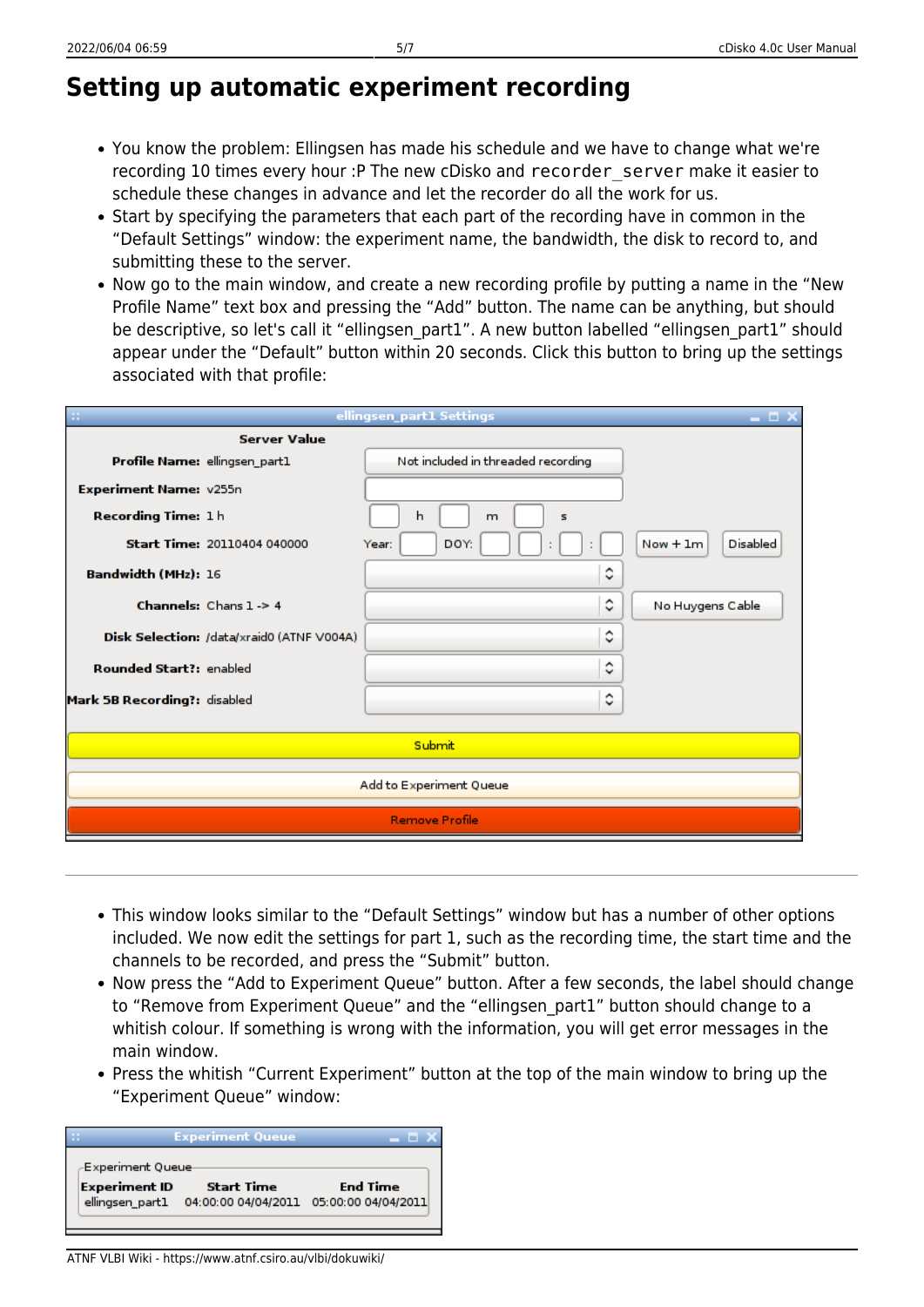- This window shows the order that the experiments will run in, and shows the "Experiment ID" (the name of the profile corresponding to the recording settings), the start time and the end time.
- Repeat this process of creating a new profile and adding it to the experiment queue for all the recording changes that are required. Note that a recording must start at least 10 seconds after the previous recording finishes. After completion, your "Experiment Queue" window might look something like this:

| <b>Experiment Queue</b> |                     |                     |  |  |  |  |  |  |  |
|-------------------------|---------------------|---------------------|--|--|--|--|--|--|--|
| <b>Experiment Queue</b> |                     |                     |  |  |  |  |  |  |  |
| <b>Experiment ID</b>    | <b>Start Time</b>   | <b>End Time</b>     |  |  |  |  |  |  |  |
| ellingsen part1         | 04:00:00 04/04/2011 | 05:00:00 04/04/2011 |  |  |  |  |  |  |  |
| ellingsen part2         | 05:00:10 04/04/2011 | 09:00:00 04/04/2011 |  |  |  |  |  |  |  |
| ellingsen part3         | 09:00:10 04/04/2011 | 10:00:00 04/04/2011 |  |  |  |  |  |  |  |
|                         |                     |                     |  |  |  |  |  |  |  |
|                         |                     |                     |  |  |  |  |  |  |  |

This experiment queue will now execute automatically without further user involvement. The recorder will start and stop at the indicated times, and cDisko will display the current status as usual. You may notice that the "Duration" indicated in the "Recording Status" window may be a bit longer than you requested: this is to ensure that the recording goes for at least as long as it is needed to. You should not be surprised therefore if you receive messages from the server saying that the experiment stopped slightly earlier than scheduled: this is normal behaviour.

### **A recording with more than one simultaneous destination**

- When you want to record to two places at once, you can use the "thread" capability of the new vsib record and recorder server.
- Begin by setting up both destinations: usually one or both destinations will be remote, so you'll need to follow the instructions above to enable a remote recorder.
- Set up the default settings with the recording time, recording start time, bandwidth and experiment name for the experiment: all these parameters will need to be identical for all threads.
- Add a new profile for each thread you want (following the instructions from the experiment example) and set the output disk and channel selection in each thread. You may record a different subset of data to each destination.
- To indicate that you would like to record multiple threads, you need to press the "Not included in threaded recording" button in each profile window, after which the button will say "Included in threaded recording". The appropriate buttons in the "Available Settings" frame in the main window will also turn green (and the "Default" button will lose its green background) to indicate which profiles are going to participate in the threaded recording.
- The "Start Recording" button will now read "Start Threaded Recording", and you should hit this button if you want to begin the recording.
- The "Recording Status" window will now show more than one disk in its "Output Disks" frame, along with the compression going to each disk: